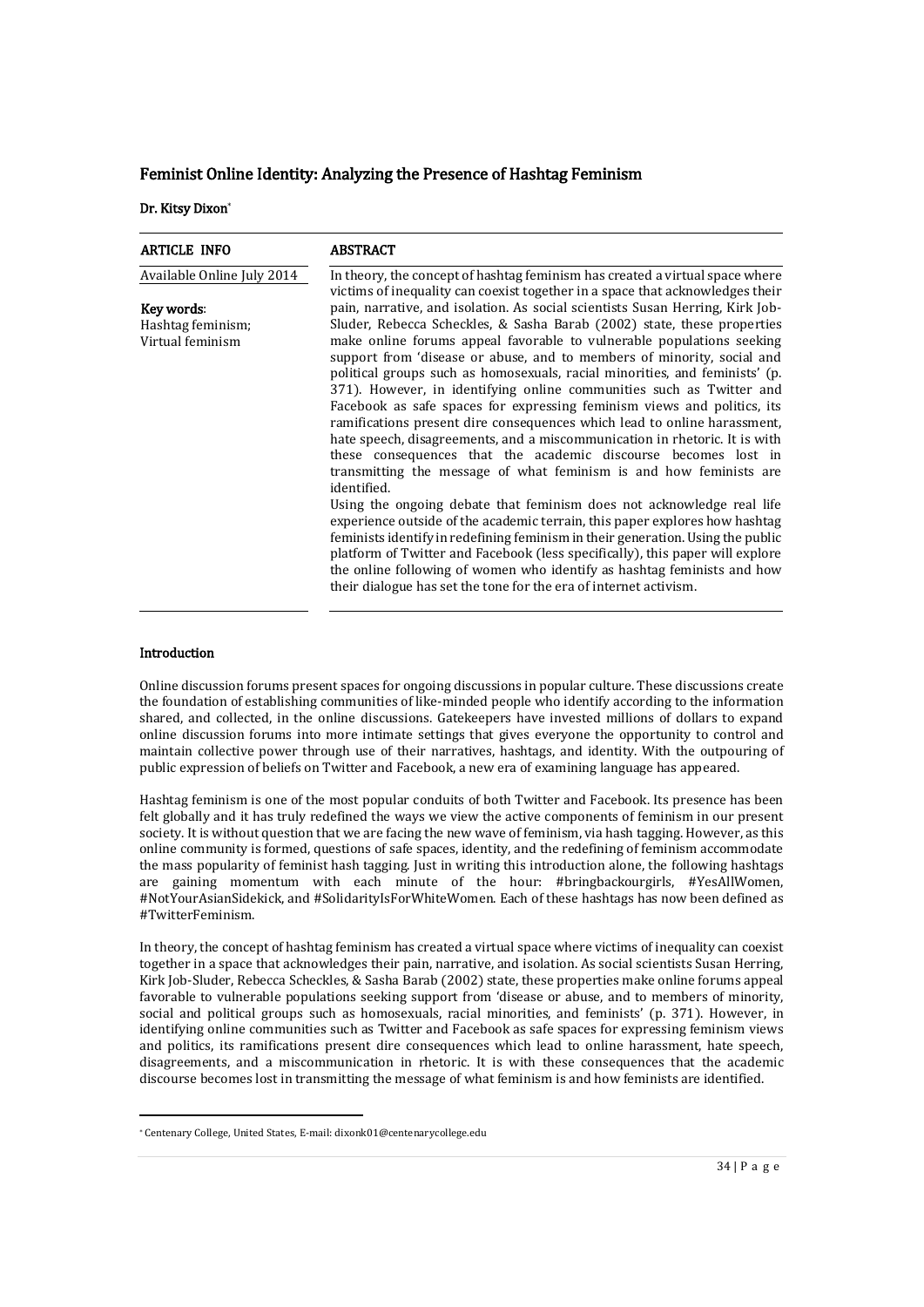Using the ongoing debate that feminism does not acknowledge real life experience outside of the academic terrain, this paper explores how hashtag feminists identify in redefining feminism in their generation. Using the public platform of Twitter and Facebook (less specifically), this paper will explore the online followings of women who identify as hashtag feminists, and how their dialogue has set the tone for the era of internet activism.

## What Defines A Hashtag Feminist?

With a registered number of 645,750,000 active twitter accounts and an approximated 58 million tweets per day (Twitter, Huffington Post, eMarketer, 2014), its difficult establishing who is the identified hashtag feminist or what ideally constitutes a hashtag feminist. In attempting to search for a true definition of a hashtag feminist, the search falls upon a dozen arguments speaking against hashtag feminist as a staple in the true defining of what feminism is, both an intellectual commitment and a political movement that seeks justice for women and the end of sexism in all forms (Stanford Encyclopedia of Philosophy, 2012). Over the last year, hashtag feminism has achieved a certain ubiquity in pop culture, but it still hasn't set a solidified definition of what a hashtag feminist is.

For Mikki Kendall, creator of #SolidarityIsForWhiteWomen, hashtag feminism provides a platform for feminist women of color:

You have feminists' writers of color who have platforms of their own via social media, that maybe you didn't see so much when it was just blogs. I saw my follower count jump this week – more than double actually. In terms of gate-keeping, it's much more difficult to keep people out. That's not to say people aren't still marginalized. (Tobin, 2013)

Ramaa Mosley, a Los Angeles film director and mother of two, wanted to find a direct way to fight for the April 14, 2014 mass abduction of over two-hundred Nigerian school girls. On April 25, 2014, Mosley took to social media to share her heartfelt activism to bring these girls home by professing that America join her in virtually tweeting #bringbackourgirls. The phrase has now been used on Twitter more than 800,000 times, in America, and has garnered celebrity attention, and advocacy, from celebrities such as Kerry Washington and Chris Brown, as well as political figures Hillary Clinton, and First Lady, Michelle Obama. In addition, Mosely created a Facebook page to provide educational information about the situation of girls being sold into human trafficking and child marriages and she also provided ways to take virtual action; the page now has 43,000 likes (Litoff, 2014). For Mosely, hashtag feminism was defined as a way to be involved without directly being involved due to limitations:

I decided to transform my feeling of powerlessness into action. I thought of getting on a plane to Chibok, Nigeria, where the students were kidnapped, but my eleven year old daughter begged me not to go out of concern for my safety. She asked me to think of another way to help from home. I decided what I would do is that I would put out a call on social media. I started shouting it on social media hoping that people would listen and they would shout it back, and so first I started shouting to all of my friends. Then I started shouting it to President Barack Obama. (Litoff, 2014)

As to date, no one person has taken the claim for the hashtag #YesAllWomen, but its transformative tweets appear only days after Elliot Rodger went on a horrific shooting spree in Isla Vista, near the University of California Santa Barbara, killing six people before committing suicide. In weeks, even years, leading up to the killings, Rodger's publicly shared his disgust for women through hate sites, YouTube videos, and a 137 page manifesto. #YesAllWomen offers a counter testimony to the disturbing evidence left behind the tragedy Rodger's produced. #YesAllWomen demonstrates that Rodger's hate grew out of elements that are still surrounding society such as sexism, oppression, and patriarchy. The tweets produce personal one sentence narratives demanding for a more just society for women (Weiss, 2014). Some of these tweets personally define hashtag feminism as an acknowledgement of their pain and a platform to share their experiences of living in a male dominated society (Weiss, 2014, p. 3):

Because I've rehearsed "Take whatever you want, just don't hurt me." #YesAllWomen #YesAllWomen because every time I try to say that I want gender equality I have to explain that I don't hate men.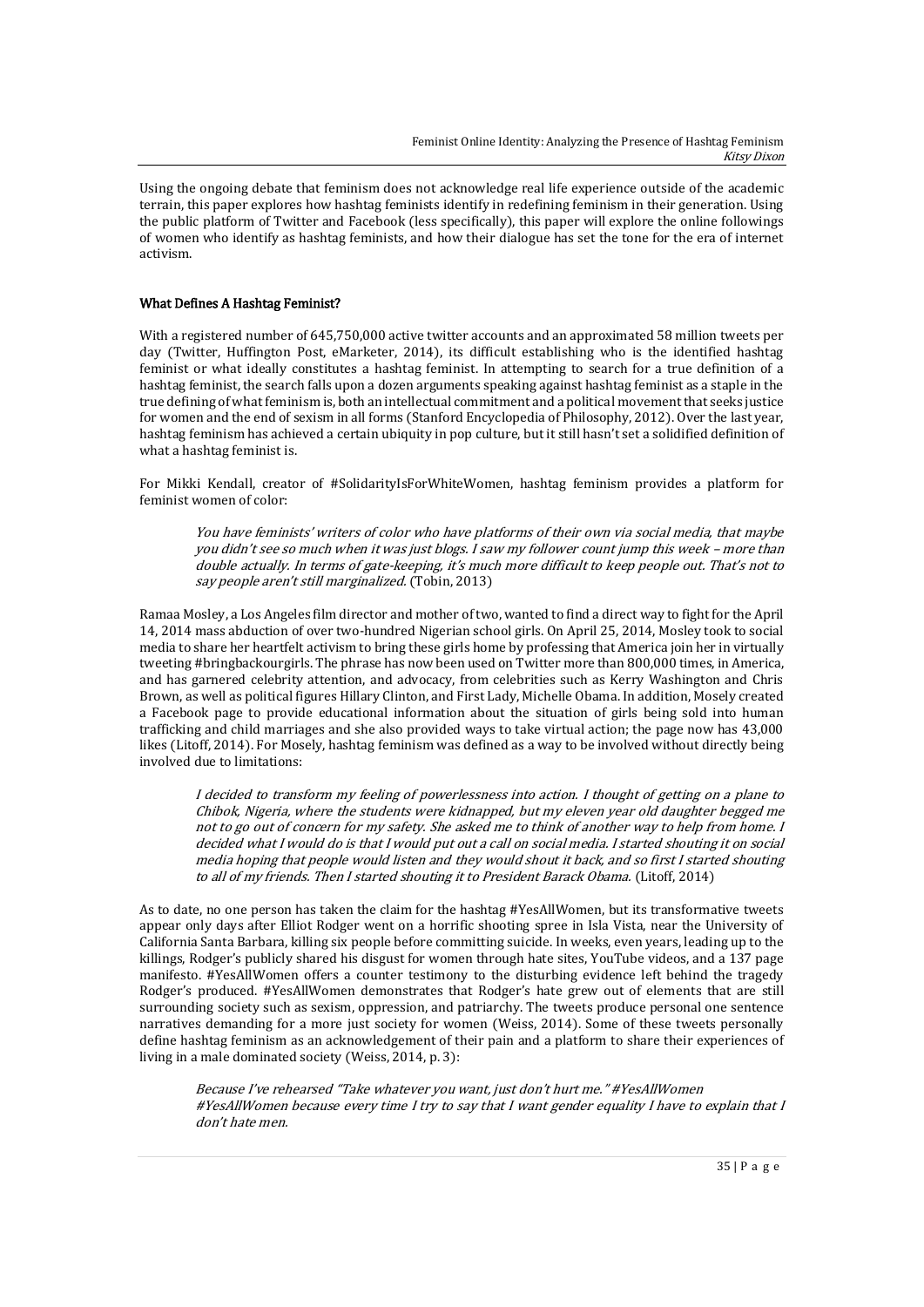#YesAllWomen because apparently the clothes I wear is a more valid form of consent than the words I say.

I repeat: the fact that there are male victims isn't proof it's not misogyny. It's evidence that misogyny hurts men too. #YesAllWomen

Suey Park is the freelance writer and organizer behind the hashtag #NotYourAsianSidekick which encourages Asian American women to express their feminism by joining the 140 character conversation on Asian American feminism. For Park, hashtag feminism is a way to both come out as a feminist and to come into that conversation safely. For Park, hashtag feminism is putting the pressures Asian American women face on the forefront of feminist discourse (Capachi, 2013, p. 2):

It is so confusing having these white ideals of what beauty looks like and realizing that most of the women in my family are around 5 feet 2 inches and then trying to live up to those expectations. As an Asian American woman you're told that you have to be smart and pretty to be heard. I also think there is a lot of silence around mental health issues and eating disorders in Asian American families whether it be because of a cultural barrier or a communication barrier. I think a lot of white people have a visceral reaction to the fact that they belong to a structural whiteness. But I think it shows us something really important, which is that fraction of discomfort is nothing compared to a lifetime of being racialized and put into a subordinate class of people in the U.S.

The term 'feminism' has many different uses and its meanings are often debated. While feminism has traditionally been defined in relation to its many movements, some feminist scholars object to this identification and instead seek to examine the resistance and isolation these movements have had in the equal rights of all women in society. Many scholars view feminism as a normative set of beliefs and ideals upon which equality is defined. For many other scholars, the debate of how oppression, intersectionality, labor and work, relationships, community, and reproductive rights are all defined differently based on injustices in regards to sexuality, race, class, and gender. Given the controversies over the historical, and present, meaning of the term 'feminism' it's only fair to question 'is there any point to asking what feminism is?'

One clear component of feminism is that it involves at least two groups of claims: normative and descriptive. According to Professors of Philosophy Sally Hanslanger (Massachusetts Institute of Technology) and Nancy Tuana (Penn State), the normative claims concern how women should be viewed and treated and these claims draw on the premise of justice and moral position. Descriptive claims concern how women are viewed and treated, alleging that they are not being treated in accordance with the standards of justice or morality invoked in the normative claims (Stanford Encyclopedia of Philosophy, 2003).

The personal narrative as a method of qualitative research cannot go unmentioned in the dynamic movement of identifying the hashtag feminist. The humanist approach of creating alternative meaning systems associated with women sharing their real life experiences helps them to, as Professor of Women's Studies at Oregon State University Janet Lee proclaims, 're-author their lives.' Women's stories are gendered and telling their stories in a male cultured society has silenced their voices. The use of narrative therapy, feminist narratology, and gender narratology have provided not only an alternative voice, but also a stronger recognition for women's intersectionality in terms of research methodology.

Traditional representations of knowledge have been constructed from the societal perspective of the male, and this process of reconstruction with hashtag feminism is only an extension of re-authoring the lives of women by sharing their narrative. The Personal Narratives Group (1989) states that the woman's narrative has been a central component in the pioneering of women's movements. 'Listening to women's voices, studying women's writings, and learning from women's experiences have been crucial to the feminist reconstruction of our understanding of the world…women's personal narratives are essential primary documents for feminist research' (p. 1).

Although a tweet consists of only 140 characters, it is a platform to start the narrative whereas the extended use of notes and status updates, via Facebook, creates the descriptive conversation piece through personal narrative, educational resources, and current testimonials with updates. What activates the term of 'feminism' in the social media world has a lot to do with micro theories. Tweets and Facebook likes are similar to the micro theories of: psychological ownership theory and perceived control, social exchange theory, and social penetration theory.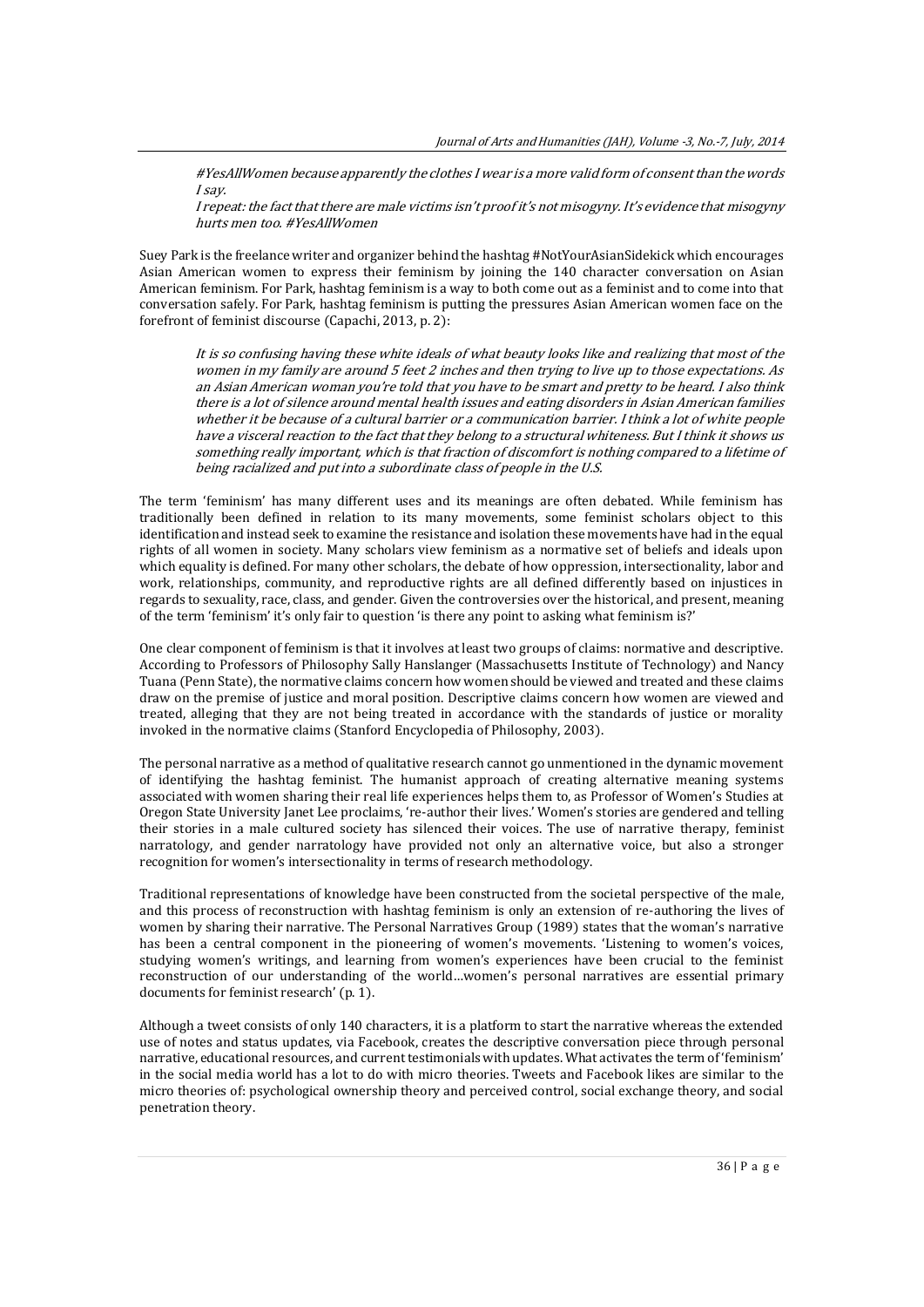## Micro Theories Use in Explaining Hashtag Feminism

Assistant Professors of Hospitality Bing Pan & John Crotts (2012) applied psychological ownership theory to explain why former hotel guests are motivated to offer word of mouth feedback in consumerism. Their results discovered the crucial need to implement theories to help interpret and understand the behavioral data of why people resort to social media to express their concerns and opinions. Using theoretical models to substantiate their findings, Pan & Crotts found: 1) relevant theories do apply to behavioral data; 2) theoretical frameworks can help the discovery of new opportunities, and 3) theoretical frameworks could help understand user implications through a global and abstract view (p. 1-4).

In applying the psychological ownership theory to hashtag feminism, followers on Twitter and Facebook sites develop feelings of connections with the lead hashtag feminist and feel as though the language used is a language they identify with in a social group setting. This emotion forms the community which also forms the concept of identity. As social psychology professors Jan Strets and Peter Burke (2000) state, 'in role based identities, some form of interaction and negotiation is usually involved as one performs a role. [Within these social media settings] relations are reciprocal rather than parallel. Different perspectives and narratives are involved among the persons in the group as they negotiate their respective roles, creating micro social structures within the group' (p. 227).

The loyalty in the social structure of Twitter and Facebook is generated by retweeting a statement of justice and political demand regarding race, class, and gender and/or liking a status that provides a detailed position taken on an issue of injustice. This ownership emphasizes follower loyalty and enhances the perception of psychological ownership and control among the virtual social structure (Pan & Crotts, 2012).

The social exchange theory states that individuals engage in behaviors they find rewarding and avoid behaviors that market too high of a cost. This theory uses a cost-benefit framework to explain how human beings communicate with each other, how they form relationships and bonds, and how communities are formed through communication exchanges (Pan & Crotts, 2012). The benefit of hashtag feminism is both the reputation and the display of the issue through controversial conversation. Being that the participation in social media is not compensated, the posited results, according to Bing Pan and John Crotts (2012) are as follows: a) an expected gain in reputation and influence on others; b) an anticipated reciprocity on the part of others; c) altruism; and d) direct reward (p. 8).

There are more people consuming information via social media sites, than there are generating information. Therefore, identity of the followers and reputation of the hashtag feminist and the primary issue becomes the reward – the transmission of awareness.

Altman and Taylor developed the social penetration theory to describe self-disclosure as the sharing of information about oneself. Understanding that disclosure entails sharing both 'high risk' and 'low risk' information differentiates who you choose to share information with and in what capacity (Altman & Taylor, 1973). What motivates a person to self-disclose?

Altman, Vinsel, and Brown (1981) use the analogy of the peeling of an onion to describe what motivates a person to self-disclose.

Peeling off the layers of an onion, one must disclose him or herself through the continuing process of exposing one's inner self and identity. It starts with public, visible, and superficial information, such as gender, clothing preferences, and ethnicity; slowly, as the relationship progresses, one starts to share feelings; at the deepest level, one will expose his or her goals, ambitions, and beliefs. (Pan & Crotts, 2012, p.15)

What's important to understand in the online discussion community of Twitter and other social media formats is the grounding of community being formed through identity as a 'feminist' and emotions shared with a collective group. Using social media as a point of advocating verifies role identities where participants in the online community develop trust in others, commitments to the situation, and positive emotions toward those who have verified their identity (Zhang, Jiang, Carroll, 2010, p. 345).

However, despite the illusion of comfort, community, and similar orientation these online communities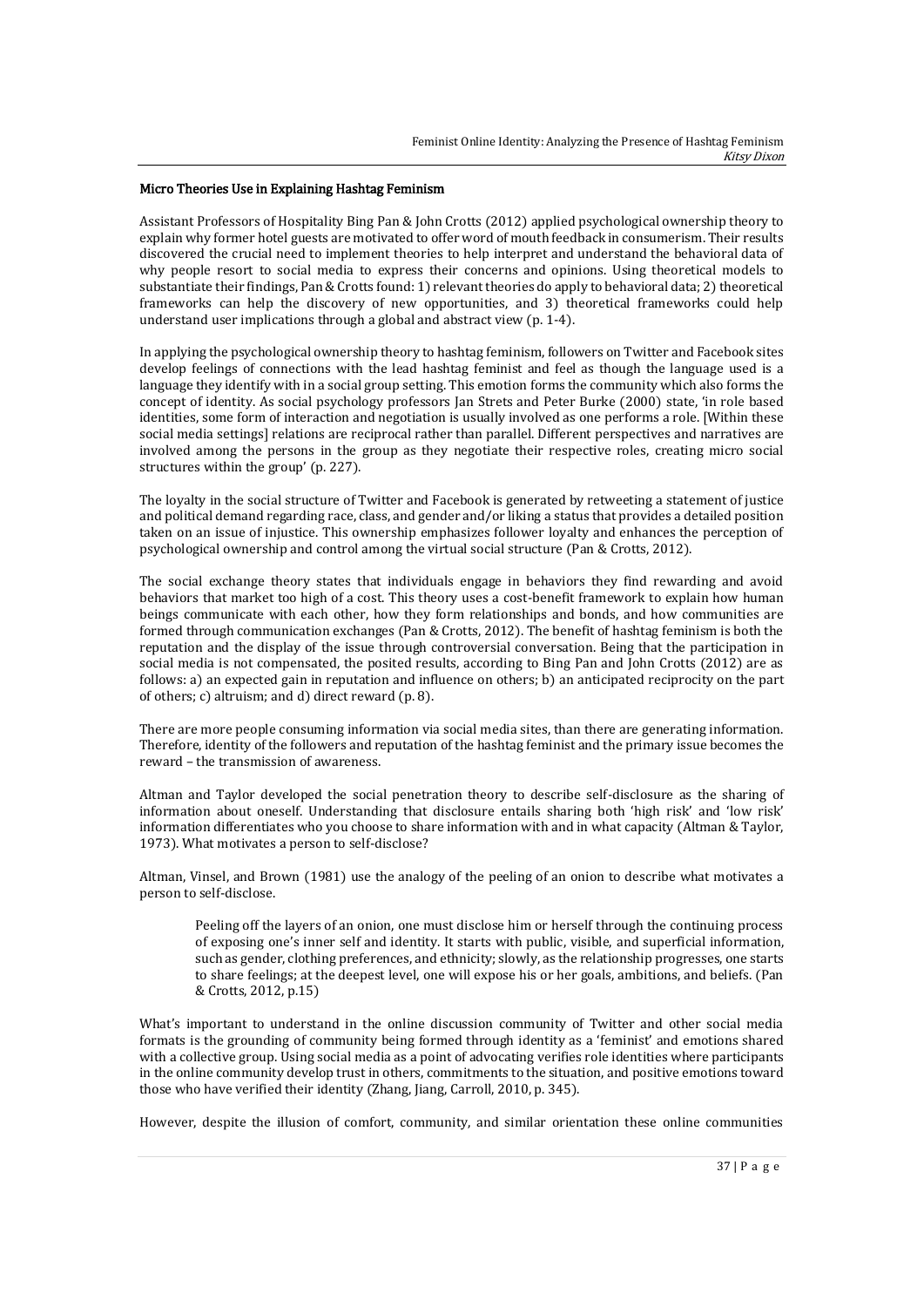promote through social media, there are consequences associated with using social media as a primary base of identifying as a feminist.

#### Consequences of Hashtag Feminism and its Community

There is no overlooking the tension and negative criticism that naturally clinches itself to feminism in general. We cannot ignore the deep division in feminist politics and the many movements of activism that emphasized fragmentation and decline. The formation of feminist coalitions in the first and second wave of feminism did not include hash tagging or liking statuses, but it mobilized feminists in very similar ways. Women's studies programs brought knowledge to misconceptions about feminism and organization on establishing social movements to be effective, politically. Publications allowed women the opportunity to express their experiences and share their stories both locally and globally. Music festivals, feminist bookstores, churches, and classrooms provided spaces where women could speak and be heard (Gilmore, 2008).

In very much the same way, the structures of social media has provided opportunities for women to define their 'actions' of feminism through a virtual community. In these communities, women have been able to identify as feminists and share their real life experiences as just that, feminists. Community identity helps individuals define who they are and give them guidelines for proper social intercourse in community life (Zhang, Jiang, Carroll, 2010, p. 69). The only difference in developing community, virtually, is that identity is constituted through the social or symbolic change of those we may never meet to produce direct action. This is the unfortunate consequence of hashtag feminism, the fear that not everyone in the 'community' is really real or passionate about the issues at hand.

Herring, Job-Sluder, Scheckler, & Barab (2002) uses their research to define the 'troller' as a deceptive member of the feminist space whose primary goal is to disrupt the community by aggravating the conversation into an argument by writing deceptive responses in order to attract the maximum number of responses (p. 372-373). Using research from Erin Andrews (1996), the 'troller' is identified based on three definitional criteria (Herring, et. al., 2002, p. 375):

- 1) messages from a sender who appears outwardly sincere,
- 2) messages designed to attract predictable responses
- 3) messages that waste a group's time by provoking futile arguments.

#### An Example of Troller Disruption

In May, Visiting Scholar of the New School in NYC, Bell Hooks, took part in a panel discussion in which she called Beyoncé a terrorist. American author, feminist, and social activist, Bell Hooks', exact words during this discussion were: 'I see a part of Beyoncé that is in fact anti-feminist – that is a terrorist, especially in terms of the impact on young girls" (King, 2014, p. 1). In response, Hooks comments sparked both a Twitter and Facebook war where trollers manipulated the conversation to display Hooks in a light that made her appear to attack Beyoncé.

It didn't take long for virtual feminist spaces to disrupt. Many online feminists took to their Facebook and blog pages to allow enough time to state their opinions. The response was clearly one where black feminists separated themselves from Bell Hooks and created a message that directed attention away from uniting in intellectual discussion to arguing about race; many of the online discussions concentrated on Beyoncé being attacked, by Hooks, because she was 'light skinned.' Other feminists who went against Hooks compared her comments about Beyoncé to the use of drones on people by President Obama. And then there were other comments that lashed out in stating that Beyoncé was power, money, and control and those that don't agree are destructive to society.

The point of analyzing such comments is showing how easy it is to disrupt the intentions of an online community rendering its goal of activism, worthless. The Bell Hooks comments about Beyoncé sent messages as demonstrated in the three criteria defining of trolling in that the reactions of other online feminists were designed to attract predictable responses – a strong support for Beyoncé and the bashing of another's opinions or even the opportunity to further expand on what 'terrorist' meant in context. Secondly, the arguments became so incongruent to finding a solution, or a main hypothesis, to where intellectual time was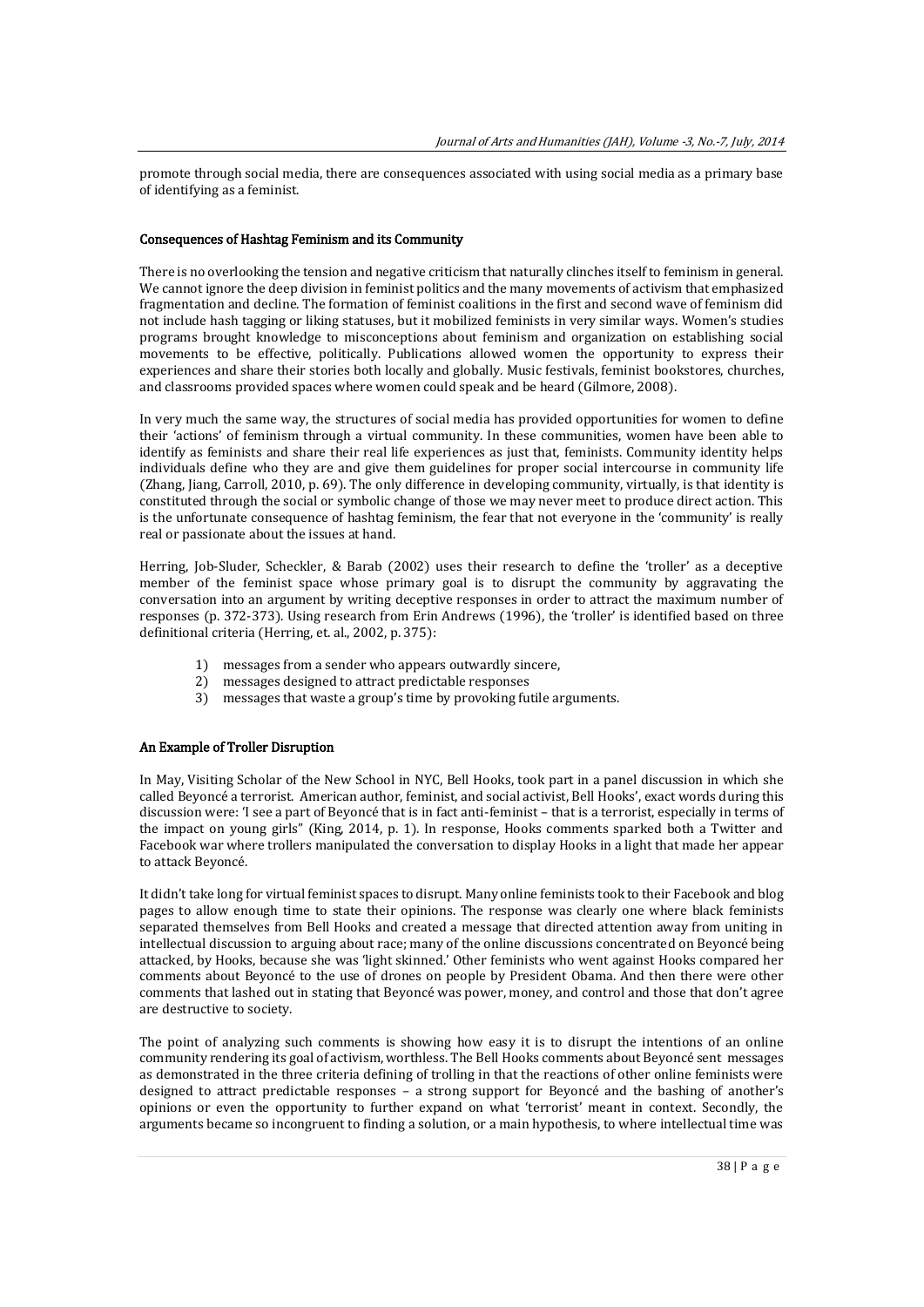wasted instead of preserved.

Later in the week, Bell Hooks took to her twitter account to attempt to refocus the mission of her visit to the New School which was, continuing intellectual conversation about the current condition of young girls and women. Therefore, Hooks had to re-create a safe space for her virtual followers and virtual feminists to reconnect in the online community she established. What Hooks did was create a hashtag #strong #beautiful #mothers to celebrate the sacrifices of mothers around the world. Hooks even invited her followers to submit pictures and real life stories of their mothers to be posted in her community. Covering her page with the stories of appreciation and love for mothers finally eased the curdling arguments from her panel discussion at the New School and its defensive online appearance.

Sometimes in the online community, disruptive incidents force group members to articulate explicit norms and rules, but it also may have the unexpected effect of strengthening an online group's self-definition as a community. According to Herring, et. al., (2002) the reactions of online feminist groups to harassment and disruption can be situated into two categories: the libertarian view on individual freedom of expression, and communitarian values on the good of the group (p. 377-378 ).

In the libertarian view, the use of online communities who identify as hashtag or online feminists is a new frontier that has a lackadaisical system of structure, organization, or definition. In contrast, a communitarian view of freedom of speech recognizes that less empowered women may require a community where they feel safe creating their own identities, sharing their own stories, and learning about their causes through virtual means.

Author and Professor of Sociology, Patricia Hill Collins analyzes the importance of self-definition for women in her text Black Feminist Thought: Knowledge, Consciousness, and the Politics of Empowerment, and although Collins analyzes Black womanhood and the importance of self-identity, I would like to use her premise to include all women. As Collins states, 'the journey toward self-definition has political significance' (p. 113). Women create virtual communities to self-identify and to forge identities that are 'larger than the one society has forced upon them' (Collins, p. 113).

Women are using hashtag feminism to rise above the limitations of not only women's mobility, but the limitations of being a feminist. The question of what is, or is not, a feminist continues to raise its head in complexity for many, but our society is continuously redefining what feminism is, who are feminists, and women are creating communities that help them identify to those self-defining's. Whether or not hashtag feminism is a point of action or the foundation for social movement is another discussion, but in analyzing if hashtag feminism is personal empowerment, one would have to argue that hashtag feminism demonstrates an ability to redefine social realities by combining new ways, and ideas, in forming communities for women who are seeking a place to express their beliefs, globally, with other women who share in their social identity. The ways in which we create community, life, and identify in online communities is merging into the arena of research and academia, and it's revealing a power in language and everyday experiences that cannot be ignored.

### References

- Altman, I. & Taylor, D. (1973). Social penetration: The development of interpersonal relationships. New York: Holt, Rinehart, and Winston
- Collins, P. (2000). Black feminist thought: Knowledge, consciousness, and the politics of empowerment. New York & London: Routledge
- Capachi, C. (2013 December 17). Suey Park: Asian American Women are #NotYourAsianSidekick. The Washington Post Blog. Retrieved from: [http://www.washingtonpost.com/blogs/she-the](ttp://www.washingtonpost.com/blogs/she-the-p)[pe](ttp://www.washingtonpost.com/blogs/she-the-p)ople/wp/2013/12/17/suey-park-asian-american-women-are-notyourasiansidekick/
- Gilmore, S. (ed). (2008). Feminist coalitions: Historical perspectives on second-wave feminismin the United States. Chicago: University of Illinois Press